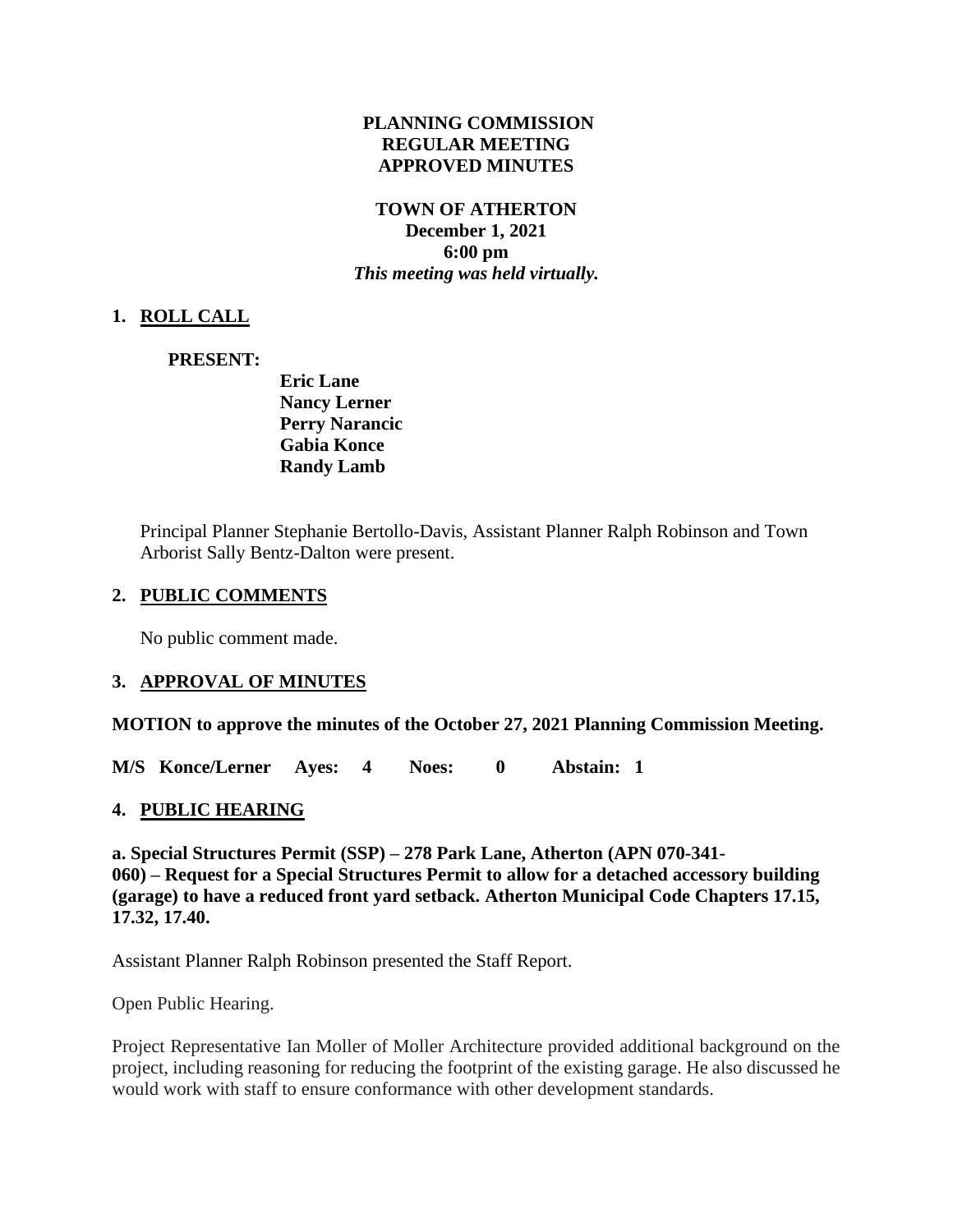Closed Public Hearing.

Chair Lane discussed his observations of the property, noting that it is very secluded and that the proposed project will have minimal impacts.

Commissioner Lamb thanked staff and applicant for their work on this and stated support for the project.

**MOTION to approve a Special Structures Permit at 278 Park Lane to allow for a detached accessory building (garage) to have a reduced front yard setback.**

**M/S Lamb/Narancic Ayes: 5 Noes: 0 Abstain: 0** 

## **5. NEW BUSINESS**

**a. [Approval of the 2022 Planning Commission meeting calendar.](https://www.ci.atherton.ca.us/DocumentCenter/View/9600/2022-Planning-Commission-Calendar)**

**MOTION to approve the 2022 Planning Commission meeting calendar.**

**M/S Narancic/Lamb Ayes: 5 Noes: 0 Abstain: 0** 

#### **6. STAFF REPORTS**

Principal Planner Stephanie Bertollo-Davis noted that the new Town Center is now open to the public at 80 Fair Oaks Lane. There will be a public ribbon cutting ceremony for the new Town Center on December 11, 2021 from 1:00-3:00pm.

Chair Lane asked what follow up could be expected on the SB 9 item discussed at the joint Planning Commission-City Council session held prior to the December 1 meeting.

Principal Planner Bertollo-Davis said the Commissioners should expect a draft ordinance to be prepared in response to the new state law. That will be presented to the Planning Commission at the January 26, 2022 meeting before going to City Council for further review.

Chair Lane asked what process for SB 9 applications would be followed in the interim.

Principal Planner Bertollo-Davis noted that any applications utilizing SB 9 would default to the basic provisions of state law.

Chair Lane stated he wanted the Commission to be aware of this process to illustrate the importance of the Ordinance that will be presented to them on January 26, 2022.